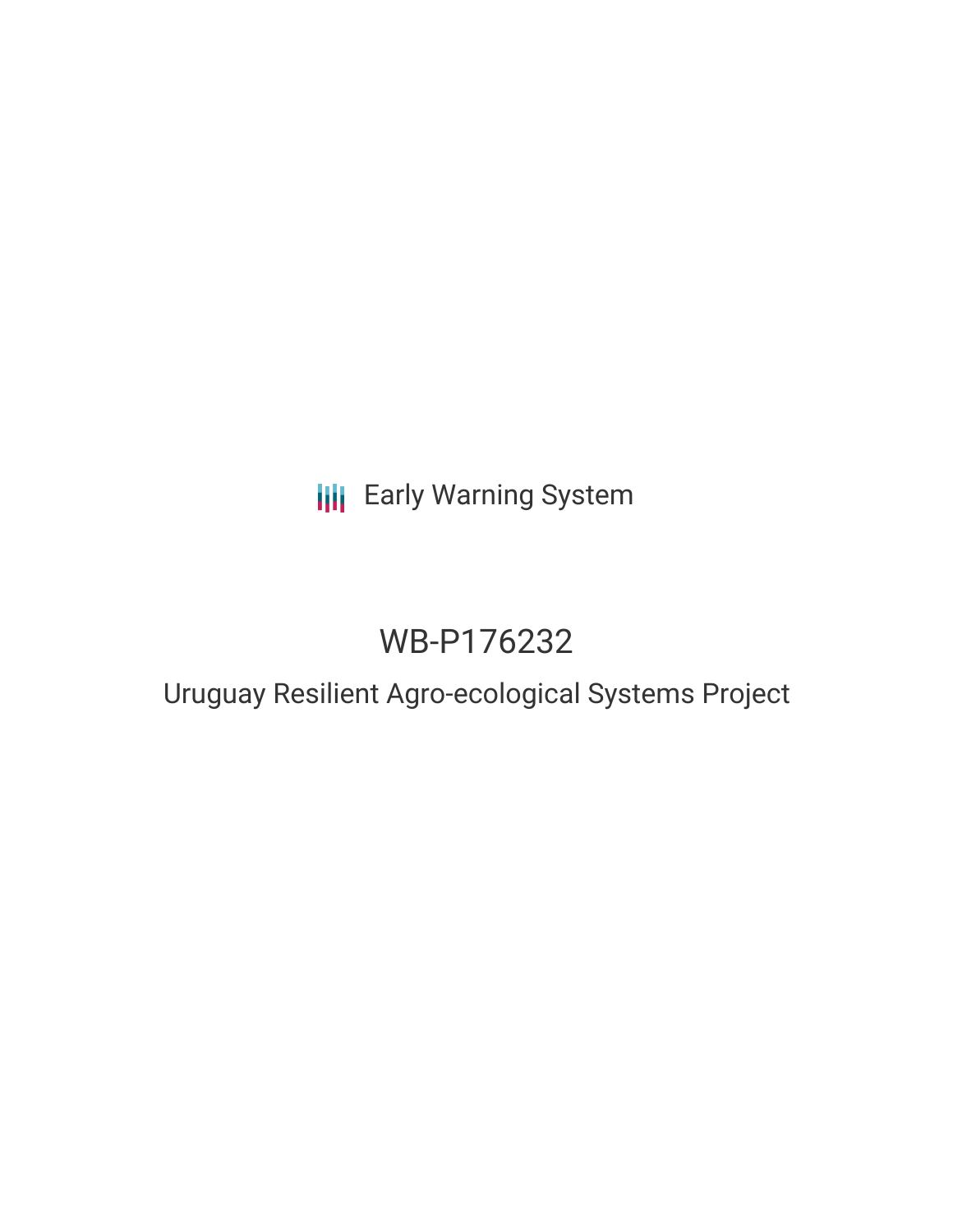

### **Quick Facts**

| <b>Countries</b>               | Uruguay                                                               |
|--------------------------------|-----------------------------------------------------------------------|
| <b>Financial Institutions</b>  | World Bank (WB)                                                       |
| <b>Status</b>                  | Proposed                                                              |
| <b>Bank Risk Rating</b>        | U                                                                     |
| <b>Borrower</b>                | Government of Uruguay                                                 |
| <b>Sectors</b>                 | Agriculture and Forestry, Climate and Environment, Law and Government |
| <b>Investment Amount (USD)</b> | \$40.00 million                                                       |
| <b>Project Cost (USD)</b>      | \$75.00 million                                                       |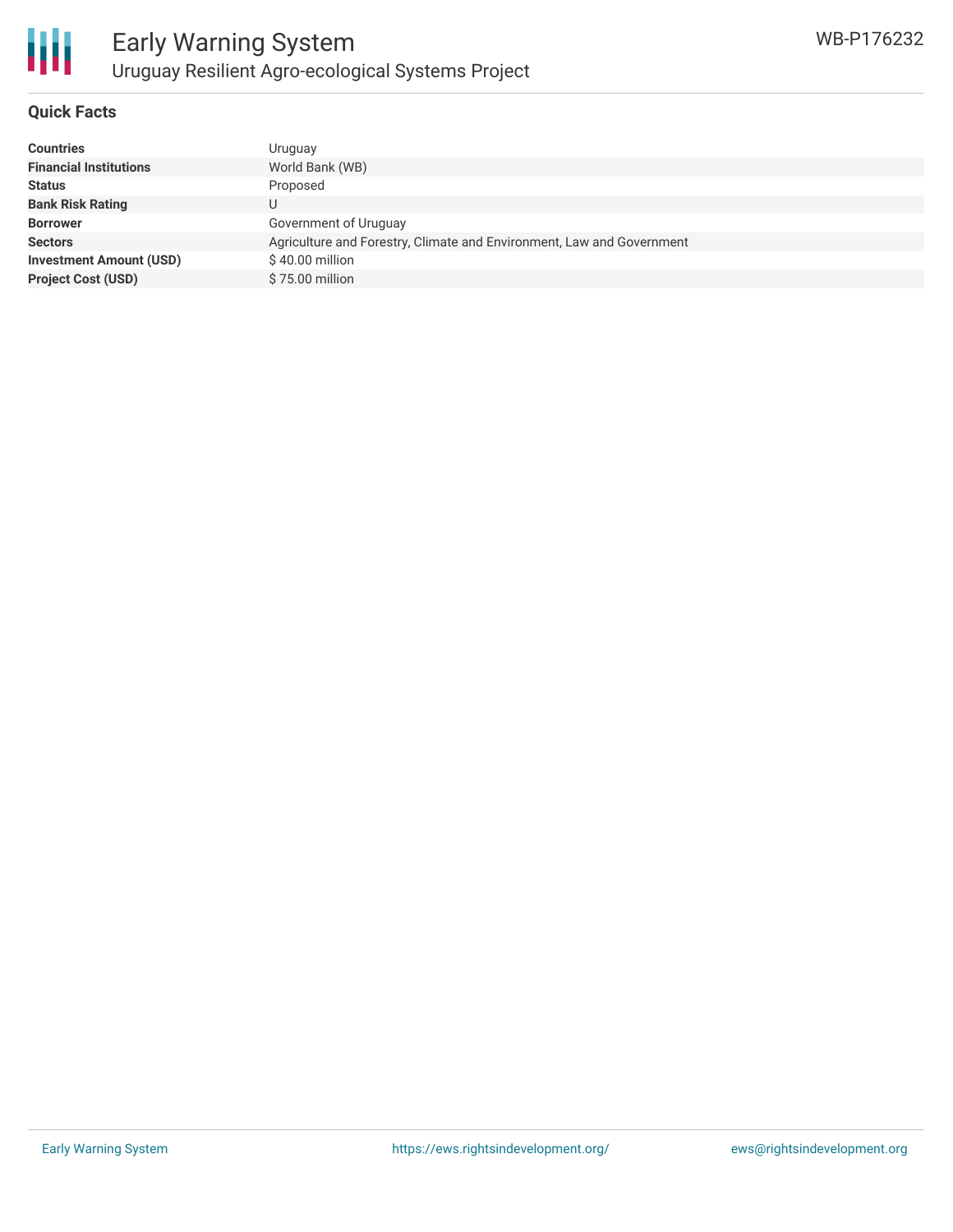

**Project Description**

Contribute to strengthened institutional capacities, and enhanced economic and environmental resilience of rural producers in target areas.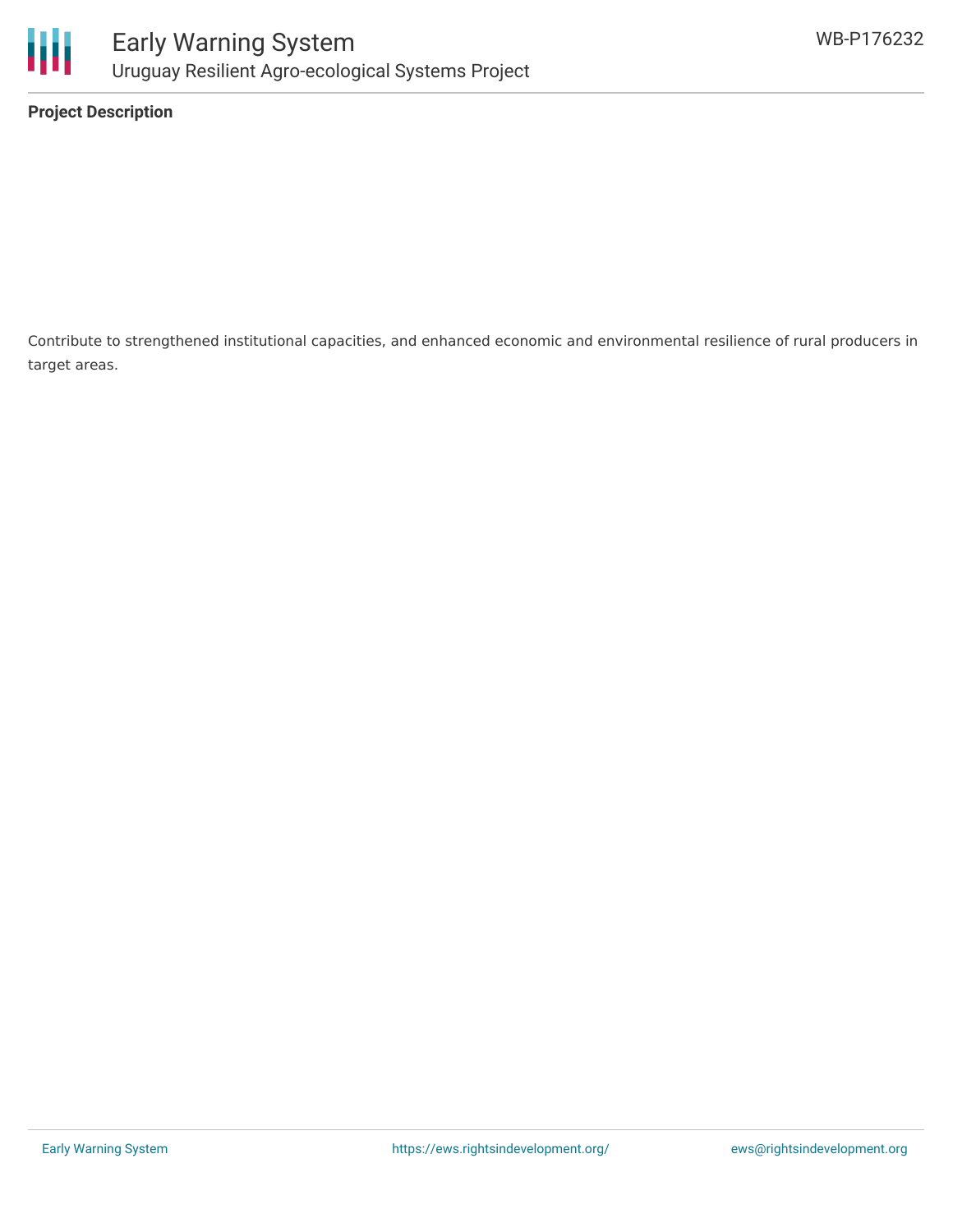

### **Investment Description**

World Bank (WB)

The investment type was not available at the moment of the snapshot.